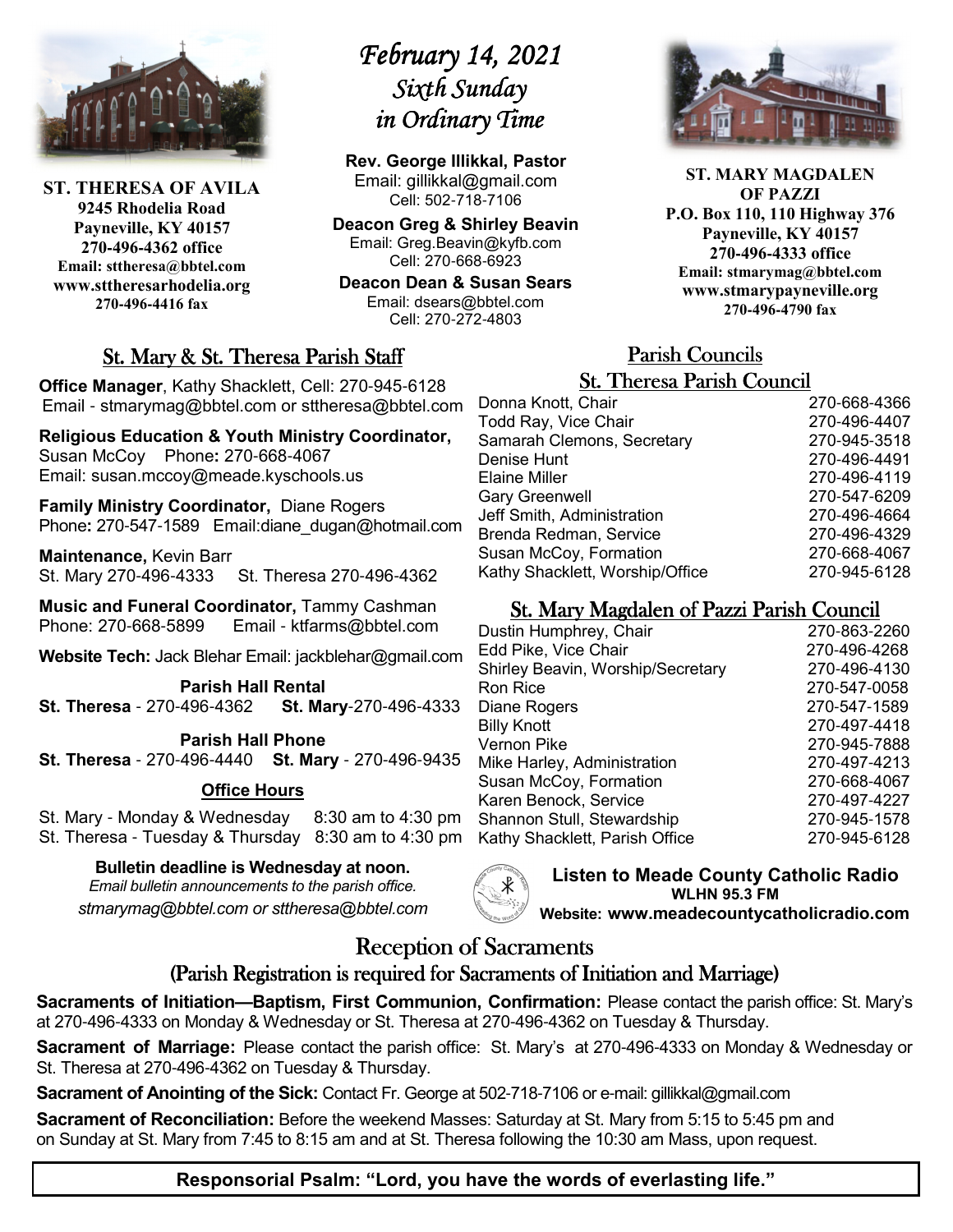#### **Ministers for February 20th & 21st at St. Mary**

**Lectors Sat 6:00 pm** Margaret McCoy **Sun 8:30 am** Dustin Humphrey

At this time we will not be scheduling Eucharistic Ministers or Altar Servers.

We are asked not to have Children's Church until further notice. The weekly worksheets used for Children's Church are available in the back of church for the children to take home.

#### **Fatima Statue**

February 14 - Bruce & Donna Livers

February 21 - Teresa Livers

#### **St. Mary Friday Bingo February 19, 2021**

There will be no bingo on Friday, February 19, 2021 - There is interest in starting bingo back up but volunteers are needed to work. Please call the parish office if you can help.



# Weekend Mass Schedule

**Saturday, 6:00 pm at St. Mary (January through June)**  6:00 pm at St. Theresa (July through December)

**Sunday, 8:30 am at St. Mary Sunday, 10:30 am at St. Theresa**

**Ministers for February 21st at St. Theresa Lectors Sun 10:30 am** Susan Sears

At this time we will not be scheduling Eucharistic Ministers or Altar Servers.

We are asked not to have Children's Church until further notice. The weekly worksheets used for Children's Church are available in the back of church for the children to take home.

## **Fatima Statue**

February 14 - Ralph & Elaine Miller

February 21 - Ralph & Elaine Miller



The new sign up sheet for 2021 is now available in the vestibule at St. Theresa. Signup for the dates of your choice to have the Fatima Statue in your home.

# **St. Mary Magdalen of Pazzi Church Mass Intentions for the Week**

| Monday          | 8:30 a.m. Lawrence, Joe & Bernadette Pike     |
|-----------------|-----------------------------------------------|
|                 | Ralph, Margaret, Wade & James Kullman +       |
| Wednesday       | 6:30 p.m. Benock & Egolf Families +           |
| <b>Saturday</b> | 6:00 p.m. St. Mary & St. Theresa Parishioners |
| <b>Sunday</b>   | 8:30 a.m. Donald Spink +                      |

#### **St. Theresa Church Mass Intentions for the Week**

|           | итазу ниспиону юг ию уусск      |
|-----------|---------------------------------|
| Tuesday   | 8:30 a.m. Joe "Tooter" Speaks + |
| Wednesday | 8:30 a.m. Pat Mattingly $+$     |
| Thursday  | 8:30 a.m. Michelle Ray +        |
| Sunday    | 10:30 $a.m.$ Louis Manning $+$  |

# Stewardship of Treasure

| <b>St. Mary Weekly goal</b>              | 3,684.00 |
|------------------------------------------|----------|
| <b>February 7th collection</b>           | 2,598.00 |
| OVER/ <b>UNDER</b> weekly goal           | 1,086.00 |
| <b>Improvement Fund</b>                  | 700.00   |
| <b>Cemetery Fund</b>                     | 30.00    |
| <b>The Record</b>                        | 28.00    |
| <b>Feast of Mary</b>                     | 10.00    |
| <b>Opportunities for Life</b>            | 10.00    |
| <b>Black &amp; Indian Missions</b>       | 10.00    |
| <b>Catholic Relief</b>                   | 10.00    |
| <b>St. Theresa</b> Weekly Goal           | 3,076.00 |
| <b>February 7th collection</b>           | 2,584.00 |
| OVER/ <b>UNDER</b> weekly goal           | 492.00   |
| <b>Improvement Fund</b>                  | 375.00   |
| <b>The Record</b>                        | 16.00    |
| <b>Feast of Mary</b>                     | 15.00    |
| <b>Opportunities for Life</b>            | 15.00    |
| Thank you for your stewardship sacrifice |          |

*it IS appreciated!*

## What's Happening this Week

**Sunday, February 14th** *8:30 am Mass at St. Mary 10:30 am Mass at St. Theresa*

**Monday, February 15th** *8:30 am Mass at St. Mary 9am*-*1pm, 5pm*-*9pm Eucharistic Adoration at St. Mary*

**Tuesday, February 16th** *8:30 am Mass at St. Theresa*

**Wednesday, February 17th** *8:30 am Ash Wednesday Mass at St. Theresa 6:30 pm Ash Wednesday Mass at St. Mary*



**Thursday, February 18th** *8:30 am Mass at St. Theresa*

**Saturday, February 20th** *7:30 am Men's Prayer Group at St. Mary Gathering Space 6:00 pm Mass at St. Mary*

**Sunday, February 21st** *8:30 am Mass at St. Mary 10:30 am Mass at St. Theresa*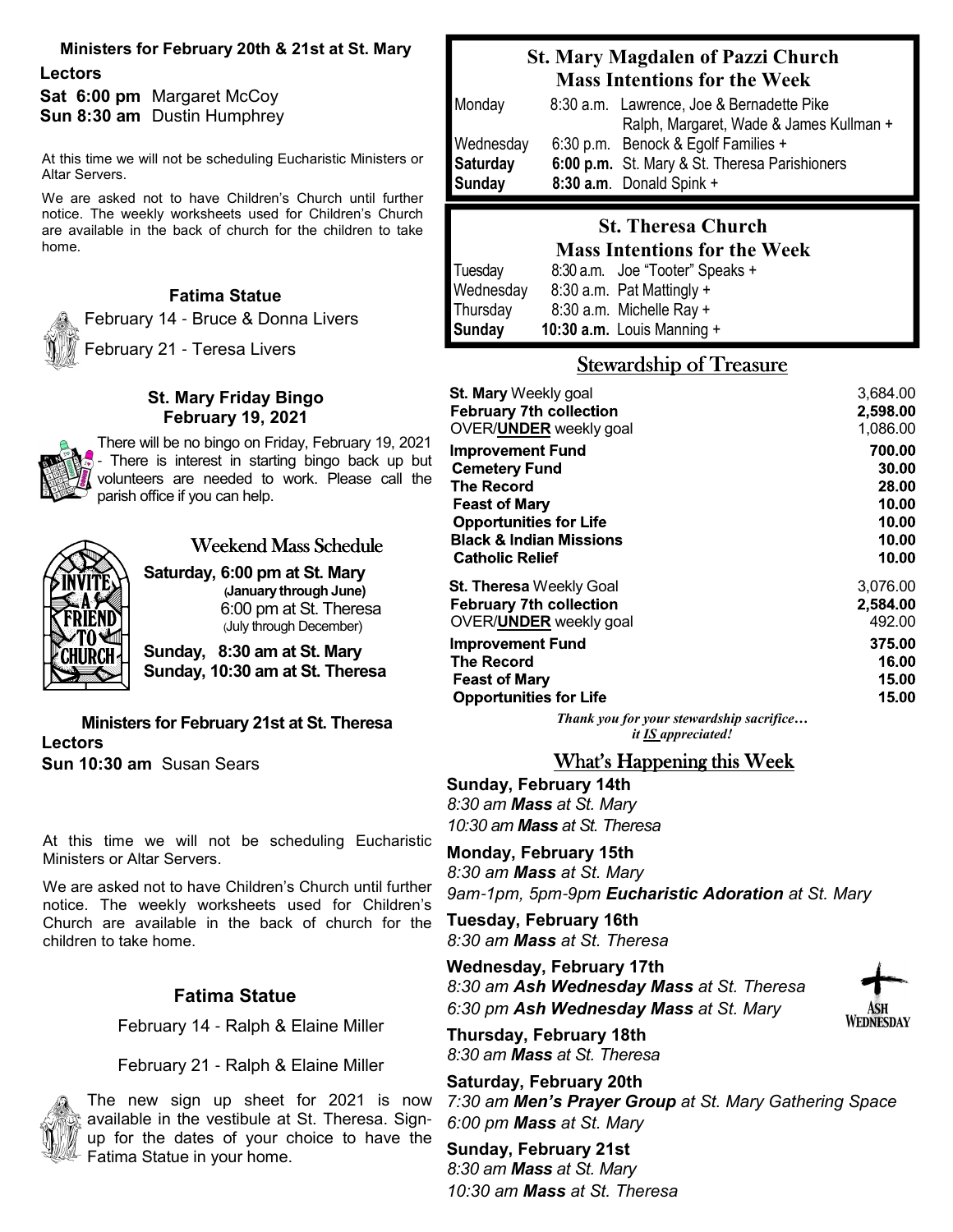## Lent Begins



Ash Wednesday, a day of fast and abstinence and the beginning of Lent, is **Wednesday, February 17th**. Ash Wednesday Masses will be at 8:30 a.m. at St. Theresa and at 6:30 p.m. at St. Mary.

Students and teachers should go directly to church for Mass. **Lenten Devotionals** - There are Lenten devotionals available in the Gathering Space/vestibule, our Lenten schedule and Rice Bowl materials. Lent is a time for prayer and reflection.

#### Rice Bowl

Join our faith community—and more than **CCRSRICE** 12,000 Catholic communities across the United  $B<sub>C</sub>WL$  States—in a life-changing Lenten journey with CRS Rice Bowl. Pick up your family's CRS Rice Bowl from the vestibule/Gathering Space. During the 40 days of Lent, we will reflect on how hunger and malnutrition affect our human family, and on the need to take action to end this global injustice. Visit CRSricebowl.org to learn more.

#### Religious Ed.

**Grades 4 through 9** - Parents, after discussions with Father we have decided to limit our Community Religion Night to students in 4th grade thru current 9th graders. We welcome parents to join us and make it a family experience. All of us still plenty of time to respond with a gift. Gifts to the 2020 can use some refreshers on our faith and this would be the perfect opportunity. Lessons will be held in St. Mary Church directly after the 6:30 p.m. Mass on Wednesday evenings. Next year we are hoping to return to our traditional classes. Thanks for your patience and understanding. If you have any questions, please call Susan McCoy at 270-668-4067.

**Confirmation and First Communion** - Students enrolled for Confirmation from the previous year and 2nd graders who would be making their First Communion this year, we will be meeting in St. Mary Parish Hall at 6:30 p.m. on Wednesday evenings. First Reconciliation is currently scheduled for May 12, 2021 and First Communion on May 16, 2021. Confirmation will be set dependent on the Archbishop's schedule and relayed as soon as it is known.

#### **Black and Indian Missions**



Next weekend, we will take up a special second  $\mathbb{Z}^{\mathbb{Z}}$  collection for the Black and Indian Missions in the U.S. This Collection exists to help diocesan communities ATIME FOR preach the Gospel of Jesus among the African American, Native American, and Alaskan Native people of God. Your donations help fund parish-based catechetical programs, support teacher and catechist professional development, encourage vocations to the priesthood and religious life, and create diocesan structures, such as our own archdiocesan Office of Multicultural Ministry, that support ministry and evangelization in these diverse cultural communities. Envelopes are in your packets. Please be generous!

 $\mathscr{O}a$  whether you  $\circ$ eat or drink or whatever you do, To it all for the glory of  $\mathop{Gal}\limits_{\mathop{\rm l\mathop{\rm Cor}\nolimits}}\mathop{\rm i\mathop{\rm Col}\nolimits}$ 

# Please Wear Your Mask



Mask wearing at Mass is required, not optional. The only exception to a parishioner wearing a mask would be a medical issue that precludes that individual from wearing one. Masks are available

in the vestibule/Gathering Space if you don't have one.



#### **Bad Weather Policy**

Just a reminder: For the safety of our parishioners, if there is no school or if school is delayed in Meade County because of bad

roads, then there will not be 8:30 a.m. Mass at St. Mary or at St. Theresa. On Wednesdays, if there is no school in Meade County, then there will not be 6:30 p.m. Mass at St. Mary, R.C.I.A or Religious Ed. Classes that evening but if school is only delayed and the roads clear, then we will have classes and Wednesday evening Mass. Always listen to WMMG 93.5 FM for the latest closings.

#### 2020 Catholic Services Appeal 2020 Catholic

Thanks to those who have already responded with a gift to the 2020 Catholic Services Appeal. There is Catholic Services Appeal can be made online at www.ArchLou.org/CSA.

> **St. Mary - \$16,935 of \$19,700 goal (86%) Participation goal - 49 of 47 families (104%)**

> **St. Theresa - \$12,045 of \$11,600 goal (104%) Participation goal - 35 of 35 families (100%)**

#### **Discussions**

∦ **Meade County Catholic Radio**-**WLHN 95.3 FM**  has a local talk show **"Discussions"** featuring a different guest each month. Tune in and listen!

The show airs six days a week:  **5:00 p.m. on Mondays & Fridays**

 **9:00 a.m. on Tuesdays and Thursdays**

 **11:00 a.m. on Wednesdays & Saturday**

Our discussion shows will **hi-lite shows of the past**. And you can always listen to previous guest speakers on the Discussions shows on You Tube. Search Meade County Catholic Radio and the monthly guests can be found.

## St. Mary's Friday Night Bingo

Many of our Friday night bingo patrons are anxious to have St. Mary's Bingo start back up; however, we do not have enough volunteers willing to work at bingo for us to start back. St. Mary's nets approximately \$800 per week from the weekly Friday night bingo which really helps with meeting the needs of our parish. If you would be willing to work at bingo one Friday evening a month, please call the office at 270-496-4333 or email stmarymag@bbtel.com

#### Address Changes

So that we can keep our parishioner information upto-date, please call or email the parish office when you have a change in address or phone number or if